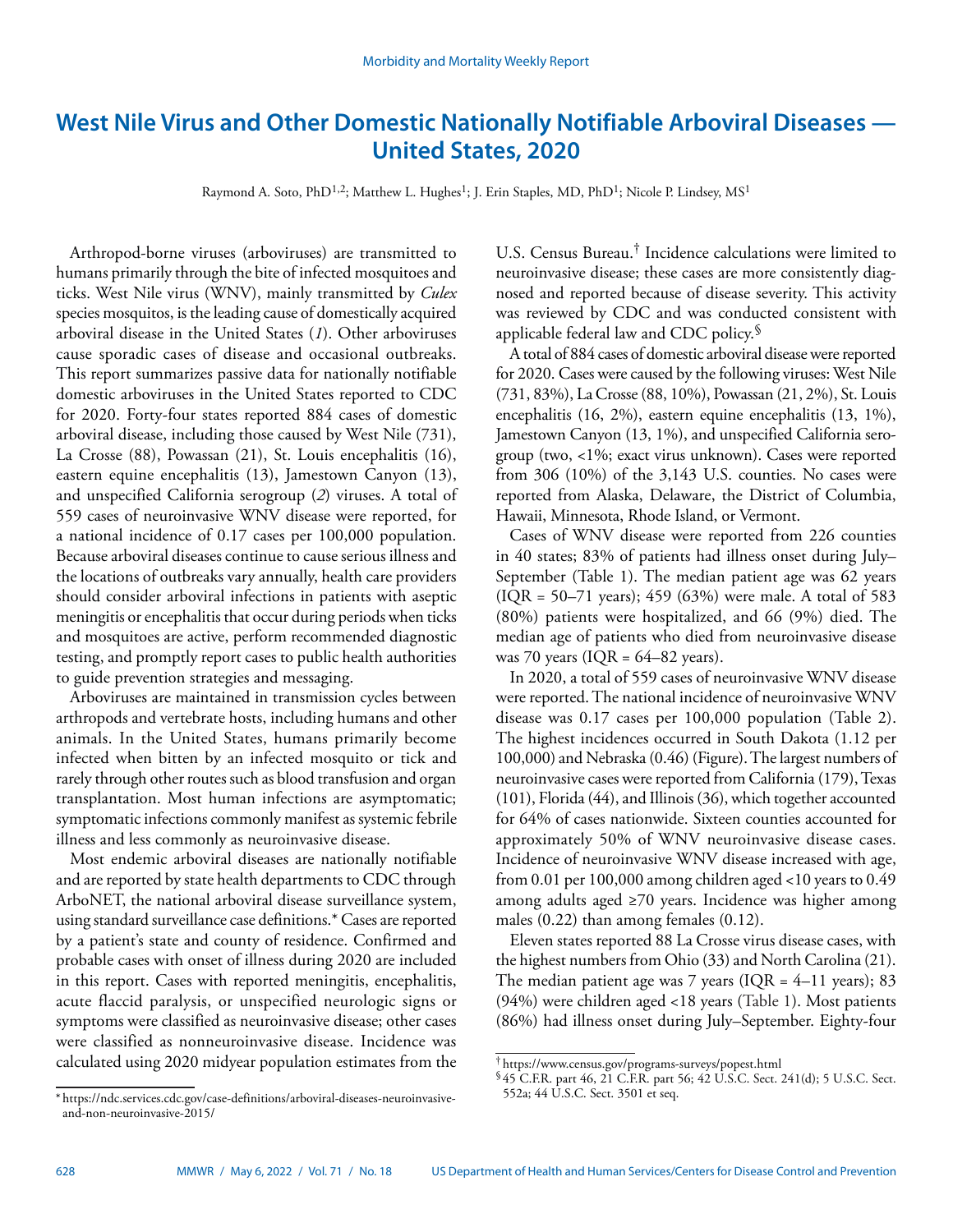|                           | Virus type,* no. (%) of cases   |                         |                        |                                      |                                              |                                |  |  |  |
|---------------------------|---------------------------------|-------------------------|------------------------|--------------------------------------|----------------------------------------------|--------------------------------|--|--|--|
| Characteristic            | <b>West Nile</b><br>$(n = 731)$ | La Crosse<br>$(n = 88)$ | Powassan<br>$(n = 21)$ | St. Louis encephalitis<br>$(n = 16)$ | Eastern equine<br>encephalitis<br>$(n = 13)$ | Jamestown Canyon<br>$(n = 13)$ |  |  |  |
| Age group, yrs            |                                 |                         |                        |                                      |                                              |                                |  |  |  |
| < 18                      | 16(2)                           | 83 (94)                 | 3(14)                  | $0 (-)$                              | 3(23)                                        | $0 (-)$                        |  |  |  |
| $18 - 59$                 | 302(41)                         | 3(3)                    | 6(29)                  | 5(31)                                | 2(15)                                        | 6(46)                          |  |  |  |
| $\geq 60$                 | 413 (56)                        | 2(2)                    | 12(57)                 | 11 (69)                              | 8(62)                                        | 7(54)                          |  |  |  |
| Sex                       |                                 |                         |                        |                                      |                                              |                                |  |  |  |
| Male                      | 459 (63)                        | 52 (59)                 | 14(67)                 | 12(75)                               | 7(54)                                        | 10(77)                         |  |  |  |
| Female                    | 272 (37)                        | 36(41)                  | 7(33)                  | 4(25)                                | 6(46)                                        | 3(23)                          |  |  |  |
| Period of illness onset   |                                 |                         |                        |                                      |                                              |                                |  |  |  |
| Jan-Mar                   | 5(1)                            | 1(1)                    | 1(5)                   | 1(6)                                 | $0 (-)$                                      | $0 (-)$                        |  |  |  |
| Apr-Jun                   | 38(5)                           | 7(8)                    | 10(48)                 | 2(13)                                | $0 (-)$                                      | 7(54)                          |  |  |  |
| Jul-Sep                   | 607 (83)                        | 76 (86)                 | 4(19)                  | 10(63)                               | 12 (92)                                      | 6(46)                          |  |  |  |
| Oct-Dec                   | 81(11)                          | 4(5)                    | 6(29)                  | 3(19)                                | 1(8)                                         | $0 (-)$                        |  |  |  |
| Clinical syndrome         |                                 |                         |                        |                                      |                                              |                                |  |  |  |
| Nonneuroinvasive          | 172 (24)                        | 4(5)                    | 1(5)                   | 2(13)                                | $0 (-)$                                      | 3(23)                          |  |  |  |
| Neuroinvasive             | 559 (76)                        | 84 (95)                 | 20(95)                 | 14 (88)                              | 13 (100)                                     | 10(77)                         |  |  |  |
| Encephalitis <sup>†</sup> | 343 (61)                        | 66 (79)                 | 13(65)                 | 8(57)                                | 12 (92)                                      | 9(90)                          |  |  |  |
| Meningitis <sup>†</sup>   | 150 (27)                        | 16(19)                  | 5(25)                  | 3(21)                                | 1(8)                                         | $0 (-)$                        |  |  |  |
| AFP <sup>+,§</sup>        | 26(5)                           | $0 (-)$                 | 1(5)                   | $0 (-)$                              | $0 (-)$                                      | $0 (-)$                        |  |  |  |
| Unspecified <sup>†</sup>  | 40(7)                           | 2(2)                    | 1(5)                   | 3(21)                                | $0 (-)$                                      | 1(10)                          |  |  |  |
| Outcome                   |                                 |                         |                        |                                      |                                              |                                |  |  |  |
| Hospitalization           | 583 (80)                        | 83 (94)                 | 17(81)                 | 15 (94)                              | 13 (100)                                     | 10(77)                         |  |  |  |
| Death                     | 66 (9)                          | $0 (-)$                 | 1(5)                   | 3(19)                                | 4(31)                                        | $0 (-)$                        |  |  |  |

TABLE 1. Number and percentage of reported cases of West Nile virus and other arboviral diseases (N = 884), by virus type and selected patient **characteristics — United States, 2020**

**Abbreviation:** AFP = acute flaccid paralysis.

\* Two unspecified California serogroup virus cases were also reported.

† Percentages of cases of encephalitis, meningitis, AFP, and unspecified neurologic signs or symptoms are percentages of neuroinvasive cases.

§ Among the 26 West Nile virus disease cases with AFP, six persons (23%) also had encephalitis or meningitis.

(95%) patients had neuroinvasive disease and 83 (94%) were hospitalized; no deaths were reported.

Twenty-one cases of Powassan virus disease were reported from seven states, with the highest number (seven, 33%) from Massachusetts. The median patient age was 64 years (IQR = 45–69 years); 14 (67%) were male (Table 1). Dates of illness onset ranged from March to November, with 10 (48%) occurring during April–June. Twenty (95%) patients had neuroinvasive disease, and 17 (81%) were hospitalized. One patient, aged >60 years, died.

Sixteen cases of St. Louis encephalitis virus disease were reported from four states (Arizona, California, Pennsylvania, and Texas). The median patient age was 71 years (IQR = 58–80 years); 12 (75%) were male (Table 1). Ten patients (63%) had illness onset during July–September. Fourteen (88%) patients had neuroinvasive disease, and 15 (94%) were hospitalized. Three (19%) deaths were reported, all among patients aged >60 years.

Thirteen cases of eastern equine encephalitis virus disease were reported from five states (Indiana, Massachusetts, Michigan, South Carolina, and Wisconsin); all were classified as neuroinvasive disease. The median patient age was 61 years (IQR = 44–62 years); seven patients (54%) were male. Most patients (92%) had illness onset during July–September. All patients were hospitalized, and four (31%) died; among the fatal cases, three were aged >50 years and one was aged <18 years.

Thirteen Jamestown Canyon virus disease cases were reported from three states (Michigan, New Hampshire, and Wisconsin). The median patient age was 60 years ( $IQR = 54-69$  years); 10 (77%) were male (Table 1). Illness onset dates ranged from April to September, with 54% occurring during April–June. Ten (77%) patients had neuroinvasive disease and 10 (77%) were hospitalized; no deaths were reported.

# **Discussion**

WNV was the most common cause of domestic arboviral neuroinvasive disease in the United States during 2020. La Crosse virus continued to be the most common cause of neuroinvasive arboviral disease in children; eastern equine encephalitis virus remained the arboviral disease most likely to result in death, with 31% of reported cases being fatal (*1*).

The annual incidence of WNV neuroinvasive disease in 2020 (0.17 per 100,000) was the lowest since 2011 (0.16 per 100,000) and 59% lower than the median annual incidence during 2010–2019 (0.41; range = 0.16–0.92) (*1*,*2*). Areas with the largest decreases in neuroinvasive disease incidence in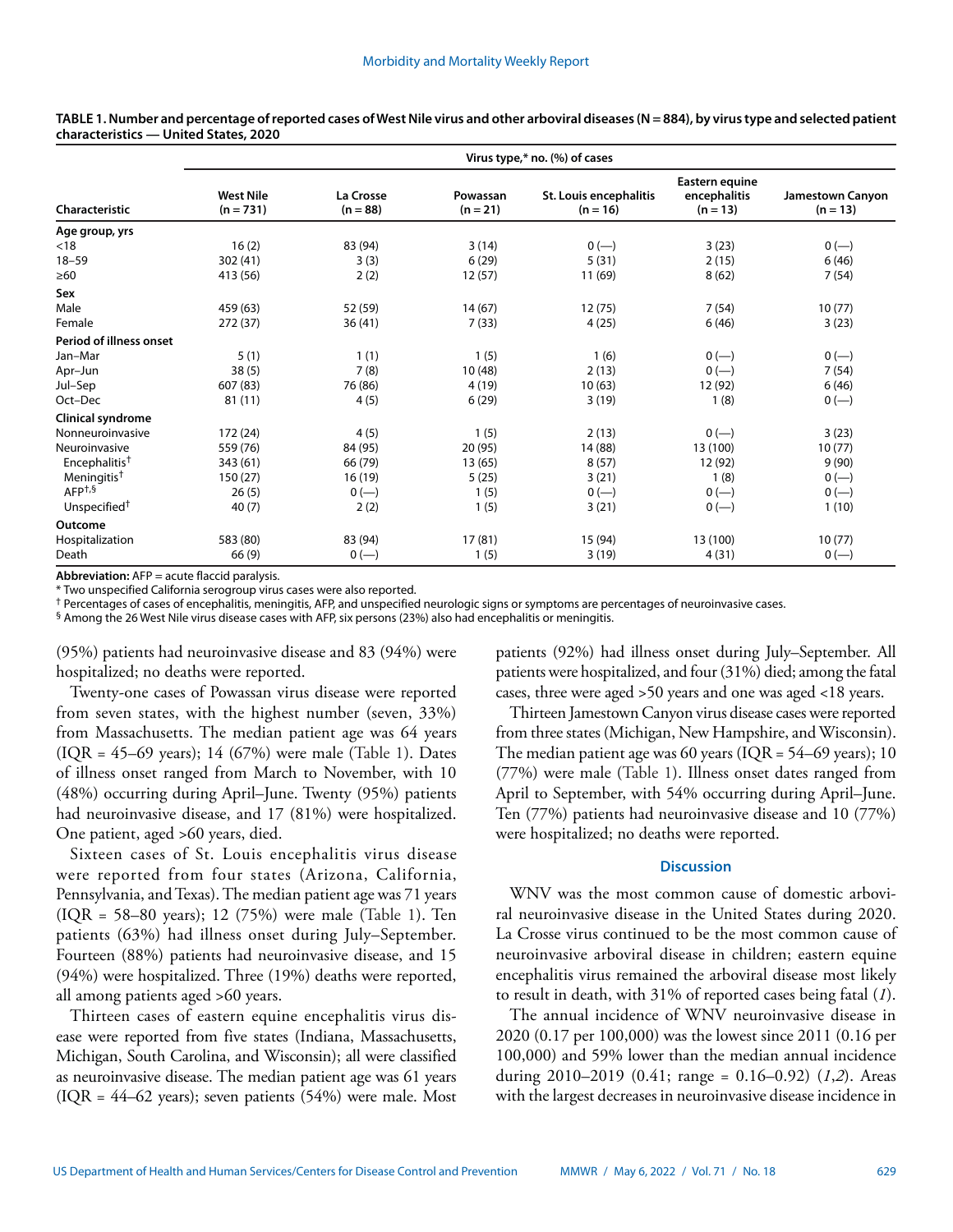| <b>U.S. Census Bureau</b><br><b>St. Louis</b><br><b>Eastern equine</b><br>division/State<br><b>West Nile</b><br>La Crosse<br>encephalitis<br>Powassan<br>encephalitis<br><b>Jamestown Canyon</b><br>559 (0.17)<br>84 (0.03)<br><b>United States</b><br>20(0.01)<br>14 (0.01)<br>13( <0.01)<br>$10 (-0.01)$<br>$-t$<br><b>New England</b><br>15(0.10)<br>9(0.06)<br>5(0.03)<br>3(0.02)<br>Connecticut<br>5(0.14)<br>2(0.06)<br>Maine<br>1(0.07)<br>1(0.07)<br>Massachusetts<br>9(0.13)<br>6(0.09)<br>5(0.07)<br>New Hampshire<br>3(0.22)<br>Rhode Island<br>$\overline{\phantom{0}}$<br>Vermont<br><b>Middle Atlantic</b><br>28 (0.07)<br>7(0.02)<br>1(0.01)<br>New Jersey<br>3(0.03)<br>New York<br>2(0.01)<br>18 (0.09)<br>Pennsylvania<br>7(0.05)<br>4(0.03)<br><b>East North Central</b><br>76 (0.16)<br>34 (0.07)<br>4(0.01)<br>7(0.01)<br>7(0.01)<br><b>Illinois</b><br>36 (0.29)<br>1(0.01)<br>—<br>Indiana<br>3(0.04)<br>1(0.01)<br>1(0.01)<br>Michigan<br>29 (0.29)<br>4(0.04)<br>3(0.03)<br>—<br>Ohio<br>30 (0.26)<br>3(0.03)<br>Wisconsin<br>5(0.09)<br>2(0.03)<br>4(0.07)<br>2(0.03)<br>4(0.07)<br>—<br><b>West North Central</b><br>30 (0.14)<br>2(0.06)<br>lowa<br>Kansas<br>6(0.21)<br>Minnesota<br>1(0.02)<br>Missouri<br>Nebraska<br>9(0.46)<br><b>North Dakota</b><br>2(0.26)<br>South Dakota<br>10(1.12)<br>—<br><b>South Atlantic</b><br>$1$ (<0.01)<br>58 (0.09)<br>30 (0.05)<br>Delaware<br><b>District of Columbia</b><br>Florida<br>44 (0.20)<br>Georgia<br>7(0.07)<br>1(0.01)<br>Maryland<br>1(0.02)<br>— | Cases, by virus type, no. (rate)* |  |  |  |  |  |  |  |
|-----------------------------------------------------------------------------------------------------------------------------------------------------------------------------------------------------------------------------------------------------------------------------------------------------------------------------------------------------------------------------------------------------------------------------------------------------------------------------------------------------------------------------------------------------------------------------------------------------------------------------------------------------------------------------------------------------------------------------------------------------------------------------------------------------------------------------------------------------------------------------------------------------------------------------------------------------------------------------------------------------------------------------------------------------------------------------------------------------------------------------------------------------------------------------------------------------------------------------------------------------------------------------------------------------------------------------------------------------------------------------------------------------------------------------------------------------------------------------------------------------------------------------------|-----------------------------------|--|--|--|--|--|--|--|
|                                                                                                                                                                                                                                                                                                                                                                                                                                                                                                                                                                                                                                                                                                                                                                                                                                                                                                                                                                                                                                                                                                                                                                                                                                                                                                                                                                                                                                                                                                                                   |                                   |  |  |  |  |  |  |  |
|                                                                                                                                                                                                                                                                                                                                                                                                                                                                                                                                                                                                                                                                                                                                                                                                                                                                                                                                                                                                                                                                                                                                                                                                                                                                                                                                                                                                                                                                                                                                   |                                   |  |  |  |  |  |  |  |
|                                                                                                                                                                                                                                                                                                                                                                                                                                                                                                                                                                                                                                                                                                                                                                                                                                                                                                                                                                                                                                                                                                                                                                                                                                                                                                                                                                                                                                                                                                                                   |                                   |  |  |  |  |  |  |  |
|                                                                                                                                                                                                                                                                                                                                                                                                                                                                                                                                                                                                                                                                                                                                                                                                                                                                                                                                                                                                                                                                                                                                                                                                                                                                                                                                                                                                                                                                                                                                   |                                   |  |  |  |  |  |  |  |
|                                                                                                                                                                                                                                                                                                                                                                                                                                                                                                                                                                                                                                                                                                                                                                                                                                                                                                                                                                                                                                                                                                                                                                                                                                                                                                                                                                                                                                                                                                                                   |                                   |  |  |  |  |  |  |  |
|                                                                                                                                                                                                                                                                                                                                                                                                                                                                                                                                                                                                                                                                                                                                                                                                                                                                                                                                                                                                                                                                                                                                                                                                                                                                                                                                                                                                                                                                                                                                   |                                   |  |  |  |  |  |  |  |
|                                                                                                                                                                                                                                                                                                                                                                                                                                                                                                                                                                                                                                                                                                                                                                                                                                                                                                                                                                                                                                                                                                                                                                                                                                                                                                                                                                                                                                                                                                                                   |                                   |  |  |  |  |  |  |  |
|                                                                                                                                                                                                                                                                                                                                                                                                                                                                                                                                                                                                                                                                                                                                                                                                                                                                                                                                                                                                                                                                                                                                                                                                                                                                                                                                                                                                                                                                                                                                   |                                   |  |  |  |  |  |  |  |
|                                                                                                                                                                                                                                                                                                                                                                                                                                                                                                                                                                                                                                                                                                                                                                                                                                                                                                                                                                                                                                                                                                                                                                                                                                                                                                                                                                                                                                                                                                                                   |                                   |  |  |  |  |  |  |  |
|                                                                                                                                                                                                                                                                                                                                                                                                                                                                                                                                                                                                                                                                                                                                                                                                                                                                                                                                                                                                                                                                                                                                                                                                                                                                                                                                                                                                                                                                                                                                   |                                   |  |  |  |  |  |  |  |
|                                                                                                                                                                                                                                                                                                                                                                                                                                                                                                                                                                                                                                                                                                                                                                                                                                                                                                                                                                                                                                                                                                                                                                                                                                                                                                                                                                                                                                                                                                                                   |                                   |  |  |  |  |  |  |  |
|                                                                                                                                                                                                                                                                                                                                                                                                                                                                                                                                                                                                                                                                                                                                                                                                                                                                                                                                                                                                                                                                                                                                                                                                                                                                                                                                                                                                                                                                                                                                   |                                   |  |  |  |  |  |  |  |
|                                                                                                                                                                                                                                                                                                                                                                                                                                                                                                                                                                                                                                                                                                                                                                                                                                                                                                                                                                                                                                                                                                                                                                                                                                                                                                                                                                                                                                                                                                                                   |                                   |  |  |  |  |  |  |  |
|                                                                                                                                                                                                                                                                                                                                                                                                                                                                                                                                                                                                                                                                                                                                                                                                                                                                                                                                                                                                                                                                                                                                                                                                                                                                                                                                                                                                                                                                                                                                   |                                   |  |  |  |  |  |  |  |
|                                                                                                                                                                                                                                                                                                                                                                                                                                                                                                                                                                                                                                                                                                                                                                                                                                                                                                                                                                                                                                                                                                                                                                                                                                                                                                                                                                                                                                                                                                                                   |                                   |  |  |  |  |  |  |  |
|                                                                                                                                                                                                                                                                                                                                                                                                                                                                                                                                                                                                                                                                                                                                                                                                                                                                                                                                                                                                                                                                                                                                                                                                                                                                                                                                                                                                                                                                                                                                   |                                   |  |  |  |  |  |  |  |
|                                                                                                                                                                                                                                                                                                                                                                                                                                                                                                                                                                                                                                                                                                                                                                                                                                                                                                                                                                                                                                                                                                                                                                                                                                                                                                                                                                                                                                                                                                                                   |                                   |  |  |  |  |  |  |  |
|                                                                                                                                                                                                                                                                                                                                                                                                                                                                                                                                                                                                                                                                                                                                                                                                                                                                                                                                                                                                                                                                                                                                                                                                                                                                                                                                                                                                                                                                                                                                   |                                   |  |  |  |  |  |  |  |
|                                                                                                                                                                                                                                                                                                                                                                                                                                                                                                                                                                                                                                                                                                                                                                                                                                                                                                                                                                                                                                                                                                                                                                                                                                                                                                                                                                                                                                                                                                                                   |                                   |  |  |  |  |  |  |  |
|                                                                                                                                                                                                                                                                                                                                                                                                                                                                                                                                                                                                                                                                                                                                                                                                                                                                                                                                                                                                                                                                                                                                                                                                                                                                                                                                                                                                                                                                                                                                   |                                   |  |  |  |  |  |  |  |
|                                                                                                                                                                                                                                                                                                                                                                                                                                                                                                                                                                                                                                                                                                                                                                                                                                                                                                                                                                                                                                                                                                                                                                                                                                                                                                                                                                                                                                                                                                                                   |                                   |  |  |  |  |  |  |  |
|                                                                                                                                                                                                                                                                                                                                                                                                                                                                                                                                                                                                                                                                                                                                                                                                                                                                                                                                                                                                                                                                                                                                                                                                                                                                                                                                                                                                                                                                                                                                   |                                   |  |  |  |  |  |  |  |
|                                                                                                                                                                                                                                                                                                                                                                                                                                                                                                                                                                                                                                                                                                                                                                                                                                                                                                                                                                                                                                                                                                                                                                                                                                                                                                                                                                                                                                                                                                                                   |                                   |  |  |  |  |  |  |  |
|                                                                                                                                                                                                                                                                                                                                                                                                                                                                                                                                                                                                                                                                                                                                                                                                                                                                                                                                                                                                                                                                                                                                                                                                                                                                                                                                                                                                                                                                                                                                   |                                   |  |  |  |  |  |  |  |
|                                                                                                                                                                                                                                                                                                                                                                                                                                                                                                                                                                                                                                                                                                                                                                                                                                                                                                                                                                                                                                                                                                                                                                                                                                                                                                                                                                                                                                                                                                                                   |                                   |  |  |  |  |  |  |  |
|                                                                                                                                                                                                                                                                                                                                                                                                                                                                                                                                                                                                                                                                                                                                                                                                                                                                                                                                                                                                                                                                                                                                                                                                                                                                                                                                                                                                                                                                                                                                   |                                   |  |  |  |  |  |  |  |
|                                                                                                                                                                                                                                                                                                                                                                                                                                                                                                                                                                                                                                                                                                                                                                                                                                                                                                                                                                                                                                                                                                                                                                                                                                                                                                                                                                                                                                                                                                                                   |                                   |  |  |  |  |  |  |  |
|                                                                                                                                                                                                                                                                                                                                                                                                                                                                                                                                                                                                                                                                                                                                                                                                                                                                                                                                                                                                                                                                                                                                                                                                                                                                                                                                                                                                                                                                                                                                   |                                   |  |  |  |  |  |  |  |
|                                                                                                                                                                                                                                                                                                                                                                                                                                                                                                                                                                                                                                                                                                                                                                                                                                                                                                                                                                                                                                                                                                                                                                                                                                                                                                                                                                                                                                                                                                                                   |                                   |  |  |  |  |  |  |  |
|                                                                                                                                                                                                                                                                                                                                                                                                                                                                                                                                                                                                                                                                                                                                                                                                                                                                                                                                                                                                                                                                                                                                                                                                                                                                                                                                                                                                                                                                                                                                   |                                   |  |  |  |  |  |  |  |
|                                                                                                                                                                                                                                                                                                                                                                                                                                                                                                                                                                                                                                                                                                                                                                                                                                                                                                                                                                                                                                                                                                                                                                                                                                                                                                                                                                                                                                                                                                                                   |                                   |  |  |  |  |  |  |  |
|                                                                                                                                                                                                                                                                                                                                                                                                                                                                                                                                                                                                                                                                                                                                                                                                                                                                                                                                                                                                                                                                                                                                                                                                                                                                                                                                                                                                                                                                                                                                   |                                   |  |  |  |  |  |  |  |
|                                                                                                                                                                                                                                                                                                                                                                                                                                                                                                                                                                                                                                                                                                                                                                                                                                                                                                                                                                                                                                                                                                                                                                                                                                                                                                                                                                                                                                                                                                                                   |                                   |  |  |  |  |  |  |  |
| <b>North Carolina</b><br>1(0.01)<br>21 (0.20)                                                                                                                                                                                                                                                                                                                                                                                                                                                                                                                                                                                                                                                                                                                                                                                                                                                                                                                                                                                                                                                                                                                                                                                                                                                                                                                                                                                                                                                                                     |                                   |  |  |  |  |  |  |  |
| South Carolina<br>1(0.02)<br>4(0.08)<br>1(0.02)                                                                                                                                                                                                                                                                                                                                                                                                                                                                                                                                                                                                                                                                                                                                                                                                                                                                                                                                                                                                                                                                                                                                                                                                                                                                                                                                                                                                                                                                                   |                                   |  |  |  |  |  |  |  |
| Virginia<br>1(0.01)<br>1(0.01)                                                                                                                                                                                                                                                                                                                                                                                                                                                                                                                                                                                                                                                                                                                                                                                                                                                                                                                                                                                                                                                                                                                                                                                                                                                                                                                                                                                                                                                                                                    |                                   |  |  |  |  |  |  |  |
| West Virginia<br>6(0.34)<br>$\hspace{0.05cm}$                                                                                                                                                                                                                                                                                                                                                                                                                                                                                                                                                                                                                                                                                                                                                                                                                                                                                                                                                                                                                                                                                                                                                                                                                                                                                                                                                                                                                                                                                     |                                   |  |  |  |  |  |  |  |

**TABLE 2. Number and rate\* of reported cases of neuroinvasive arboviral disease, by virus type, U.S. Census Bureau division, and state — United States, 2020†**

See table footnotes on the next page.

2020 compared with the previous decade were the West North Central, East South Central, and Mountain regions. Arizona reported the lowest total number of cases (12) since WNV was first detected in the state in 2003. Despite the relatively low annual incidence, WNV caused most neuroinvasive arboviral disease cases in 2020.

Although neuroinvasive WNV disease incidence was low in 2020, national incidences for all other domestic arboviral diseases were higher than the median annual incidences during the previous decade; increases ranged from 22% for La Crosse virus to 133% for St. Louis encephalitis virus (*3*–*7*). The number of La Crosse virus disease cases reported was the highest since 2011 (*3*). Compared with 2019, fewer cases of eastern equine encephalitis virus disease (13 versus 38) and Powassan virus disease (21 versus 39) were reported, but national incidence for each arbovirus disease was still higher than average for the preceding 10 years (*4*,*5*).

Although persons reported spending more time outdoors during the coronavirus disease 2019 (COVID-19) pandemic, thus increasing potential exposure to arboviral diseases, changes in health care seeking–behavior, prioritization of diagnostic testing for SARS-CoV-2 (the virus that causes COVID-19), and challenges in reporting of arboviral disease cases concurrent with COVID-19 likely affected reporting of arboviral disease cases, particularly for nonneuroinvasive disease cases (*8*,*9*). The percentage of WNV cases classified as neuroinvasive disease (76%) was higher than the average reported during 2010–2019 (59%), suggesting that less severe disease cases were less likely to be diagnosed and reported during the COVID-19 pandemic.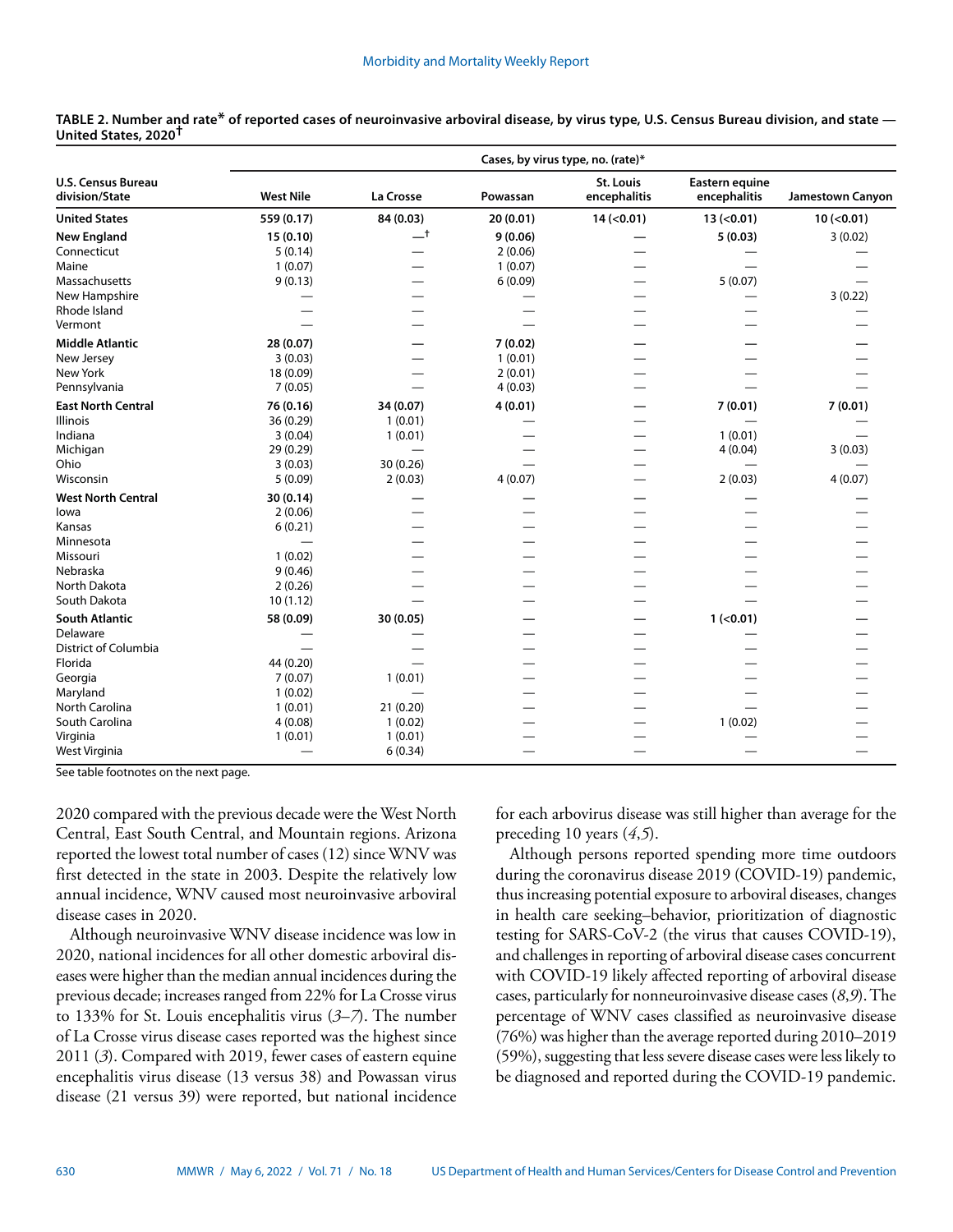|                                             | Cases, by virus type, no. (rate)* |           |          |                           |                                |                  |  |
|---------------------------------------------|-----------------------------------|-----------|----------|---------------------------|--------------------------------|------------------|--|
| <b>U.S. Census Bureau</b><br>division/State | <b>West Nile</b>                  | La Crosse | Powassan | St. Louis<br>encephalitis | Eastern equine<br>encephalitis | Jamestown Canyon |  |
| <b>East South Central</b>                   | 11(0.06)                          | 20(0.10)  |          |                           |                                |                  |  |
| Alabama                                     | 7(0.14)                           |           |          |                           |                                |                  |  |
| Kentucky                                    |                                   | 5(0.11)   |          |                           |                                |                  |  |
| Mississippi                                 | 4(0.13)                           |           |          |                           |                                |                  |  |
| Tennessee                                   |                                   | 15 (0.22) |          |                           |                                |                  |  |
| <b>West South Central</b>                   | 122 (0.30)                        |           |          | 3(0.01)                   |                                |                  |  |
| Arkansas                                    | 1(0.03)                           |           |          |                           |                                |                  |  |
| Louisiana                                   | 14 (0.30)                         |           |          |                           |                                |                  |  |
| Oklahoma                                    | 6(0.15)                           |           |          |                           |                                |                  |  |
| <b>Texas</b>                                | 101 (0.34)                        |           |          | 3(0.01)                   |                                |                  |  |
| <b>Mountain</b>                             | 40 (0.16)                         |           |          | 6(0.02)                   |                                |                  |  |
| Arizona                                     | 8(0.11)                           |           |          | 6(0.08)                   |                                |                  |  |
| Colorado                                    | 17 (0.29)                         |           |          |                           |                                |                  |  |
| Idaho                                       | 5(0.27)                           |           |          |                           |                                |                  |  |
| Montana                                     | 1(0.09)                           |           |          |                           |                                |                  |  |
| Nevada                                      |                                   |           |          |                           |                                |                  |  |
| New Mexico                                  | 7(0.33)                           |           |          |                           |                                |                  |  |
| Utah                                        | 1(0.03)                           |           |          |                           |                                |                  |  |
| Wyoming                                     | 1(0.17)                           |           |          |                           |                                |                  |  |
| Pacific                                     | 179 (0.33)                        |           |          | 5(0.01)                   |                                |                  |  |
| Alaska                                      |                                   |           |          |                           |                                |                  |  |
| California                                  | 179 (0.45)                        |           |          | 5(0.01)                   |                                |                  |  |
| Hawaii                                      |                                   |           |          |                           |                                |                  |  |
| Oregon                                      |                                   |           |          |                           |                                |                  |  |
| Washington                                  |                                   |           |          |                           |                                |                  |  |

**TABLE 2. (***Continued***) Number and rate\* of reported cases of neuroinvasive arboviral disease, by virus type, U.S. Census Bureau division, and state — United States, 2020†**

\* Cases per 100,000 population, based on July 1, 2020, U.S. Census Bureau population estimates.

† Dashes indicate no cases reported.



#### **FIGURE. Incidence\* of reported cases of neuroinvasive West Nile virus disease — United States, 2020**

**Abbreviation:** DC = District of Columbia.

\* Cases per 100,000 population, based on July 1, 2020, U.S. Census Bureau population estimates.

The number of jurisdictions reporting arboviral disease cases (44) was the lowest since 2014, which suggests that public health capacity to investigate and report cases also might have been affected by the pandemic. However, because the annual incidence of arboviral diseases varies based on weather, zoonotic host factors, vector abundance, and human behavior, gauging the actual impact of COVID-19 on the occurrence, recognition, and reporting of arboviral diseases is challenging.

The findings in this report are subject to at least two limitations. First, ArboNET is a passive surveillance system that leads to underestimation of actual disease prevalence. For a case to be captured by the system, a patient must seek care, the clinician must request appropriate diagnostic tests, and results must be reported to public health authorities. An estimated 30–70 nonneuroinvasive cases occur for every neuroinvasive WNV disease case reported (*10*). On the basis of the number of neuroinvasive WNV disease cases reported for 2020, from 16,770 to 39,130 nonneuroinvasive WNV disease cases are estimated to have occurred; only 172  $(\leq 1\%)$  were reported. Second, because ArboNET does not require information